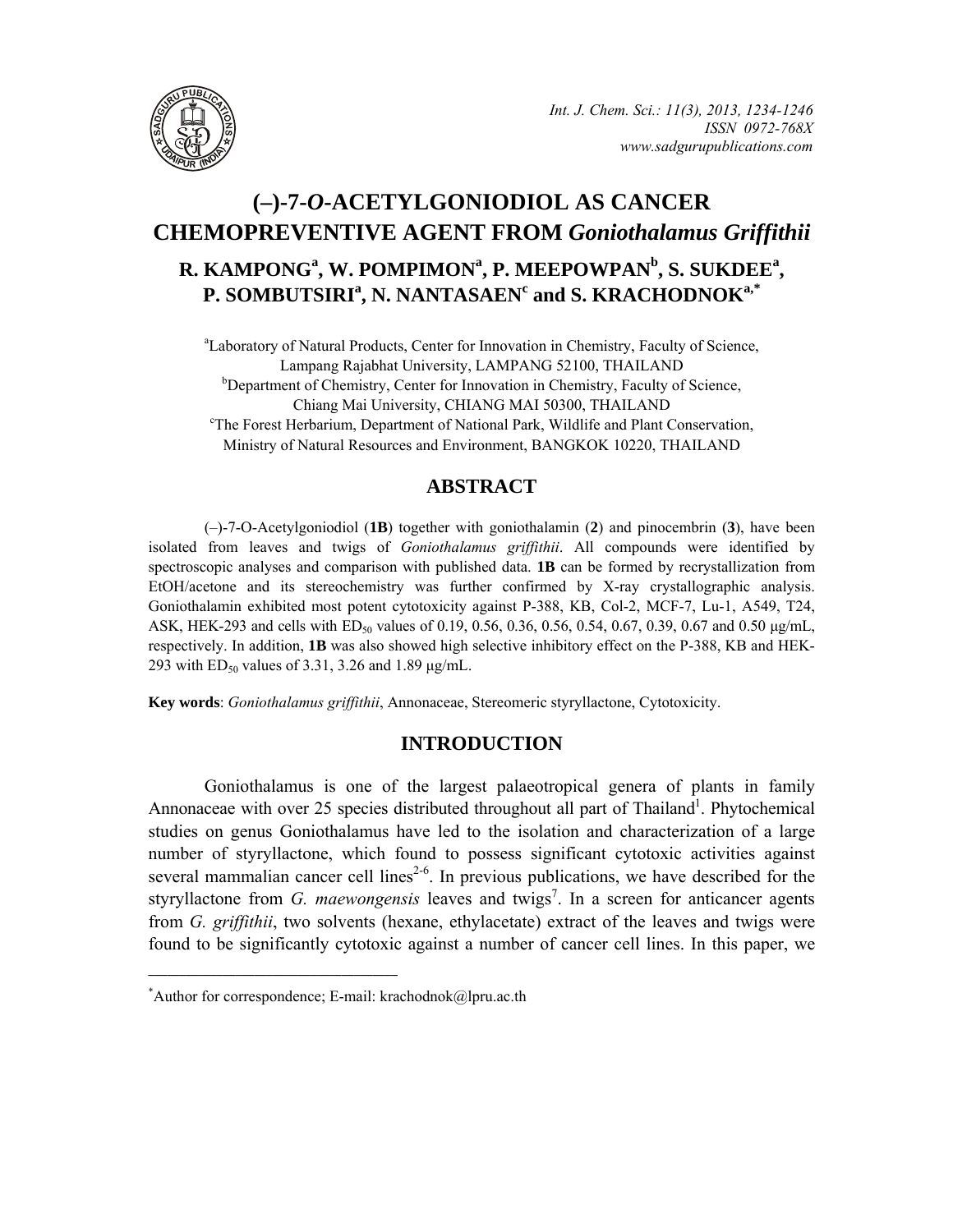depict the cytotoxicity of ethylacetate extract of this plant against a panel of nine mammalian cancer cell lines. Further, we herein reported the isolation and characterization of a (–)-7-*O*-acetylgoniodiol (**1B**) along with goniothalamin (**2**) and pinocembrin (**3**). To the best of our knowledge, the study of stereochemistry of  $1B$  has been only revealed by  ${}^{1}H$ NMR<sup>8a</sup> is not more clearly, therefore, we are further confirmed by X-ray crystallographic technique and compared the molecular geometries, absolute configuration, and strong hydrogen bonding results with (+)-7-*O*-acetylgoniodiol (**1A**).



**Fig. 1: The chemical structures of compounds (1-3)** 

# **EXPERIMENTAL**

#### **General**

Melting points were recorded in degree Celsius (°C) and were measured on a digital Electrothermal melting apparatus. UV spectra were obtained on a Shimadzu UV-1601 spectrophotometer with EtOH as solvent. Principle bands  $(\lambda_{max})$  were reported as wavelengths (nm) and log ε. Optical rotations were determined with a JASCO DIP-370 digitalpolarimeter. IR spectra in KBr disk were recorded on Shimadzu 8900 FTIR spectrophotometer. Major bands ( $v_{\text{max}}$ ) were recorded in wave number (cm<sup>-1</sup>). <sup>1</sup>H (400 MHz) and <sup>13</sup>C (100 MHz) NMR spectra were determined in CDCl<sub>3</sub> solution, the chemical shifts were recorded in  $\delta$  values which were referenced to TMS as the internal standard in ppm down field from TMS (internal standard at δ 0.00). The signal of chloroform at δ 7.26 was used as a reference in the case of <sup>1</sup>H-NMR spectra and at  $\delta$  77.00 in the case of <sup>13</sup>C-NMR spectra, using a DPX on a Bruker AV 400 spectrometer for 1D and 2D determination. Low resolution mass spectra were recorded on a Thermo Finnegan Polaris Q mass spectrometer at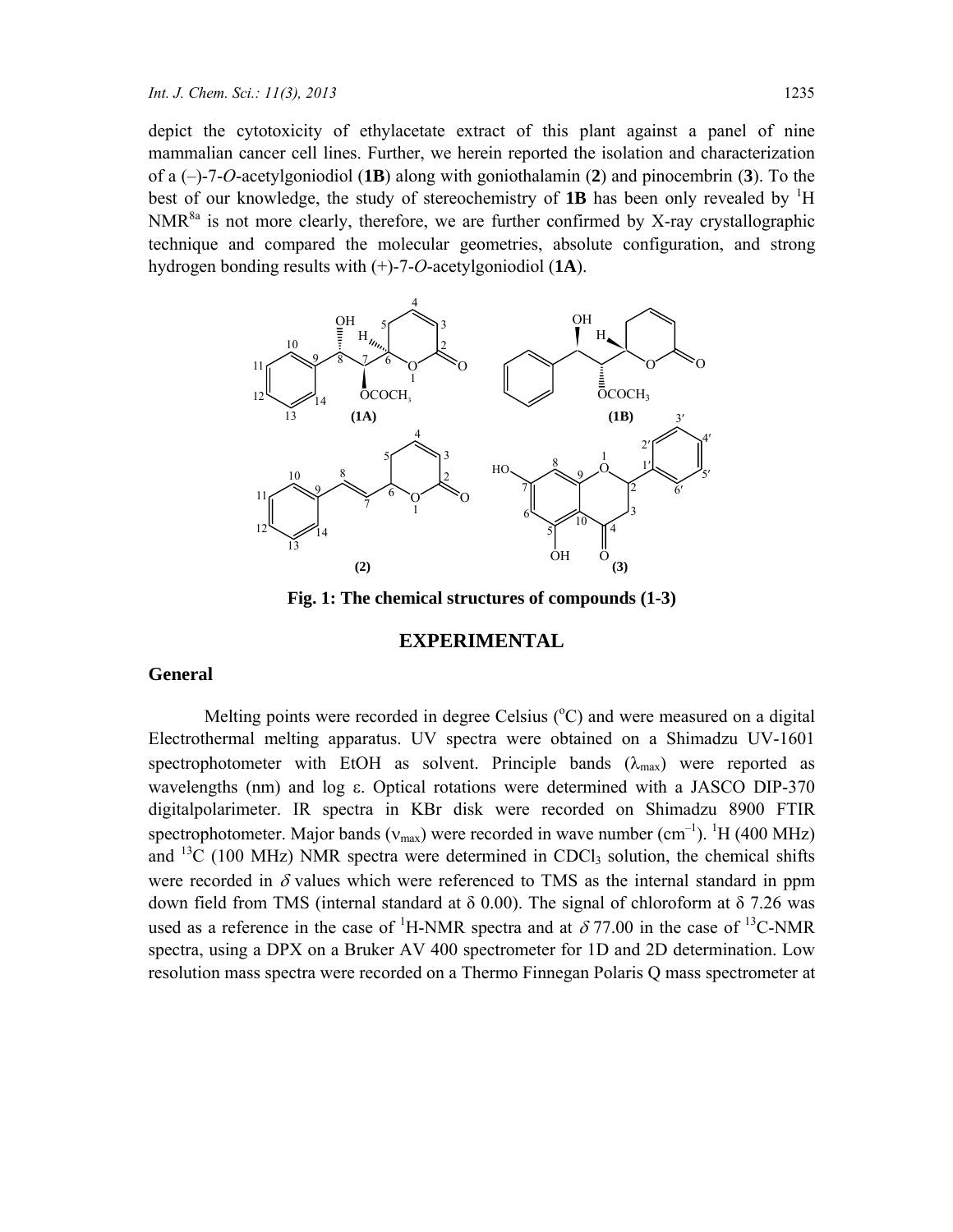70 eV (probe) for EIMS. High resolution mass spectra (electrospray ionization mode, ESI-MS) were measured on a micromass Q-TOF-2<sup>Tm</sup> (Waters) spectrometer. Column chromatography was conducted on silica gel 60 (Merck 7734, 70-230 mesh). TLC was performed on aluminium backed pre-coated silica gel 60  $PF_{254}$  sheets and detection with using UV detector.

#### **Plant material**

The leaves and twigs of *G. griffithii* were collected from Chiang Mai province of Thailand in January, 2011 and identified by Forest Herbarium, Department of National Park, Wildlife and Plant Conservation, Ministry of Natural Resources and Environment, Bangkok, Thailand, where a voucher specimen (BKF16447) has been deposited

### **Extraction and isolation**

Dried and powdered leaves and twigs of *G. griffithii* (2.0 Kg) were extracted, at room temperature, with hexane and ethylacetate, successively. The cytotoxicity potential (Table 4) of ethylacetate (EtOAc) extract (54.65 g) was subjected to silica gel (Merck 7737, Mesh 70-230) column chromatography (CC), eluted in gradient system with increasing concentration of EtOAc in hexane, to give main eight fractions (F1-F8). F3 was subjected to further CC on silica gel, eluted with increasing amounts of EtOAc in hexane until EtOAchexane  $(1:19)$  and was further purified by recrystallization from MeOH-EtOAc  $(1:1)$ , to afford pinocembrin (**3**) 150 mg. F4 was subjected to repeat silica gel column, eluted with EtOAc-hexane  $(1:1)$  to obtain five subfractions  $(A1-A2)$ . Then A2 was rechromatographed by CC over silica gel and eluted with EtOAc-hexane (1 : 1) and was further purified by recrystallization from CHCl<sub>2</sub>-EtOH (1 : 1), to afford goniothalamin (2) 600 mg. Additionally, F5 was submitted to CC on silica gel, eluted with EtOAc-hexane (3 : 17) and was further purified by recrystallization from EtOH-Acetone (10 : 2), to get hold of (–)-7-*O*acetylgoniodiol (**1B**) 150 mg.

### **(–)-7-O-Acetylgoniodiol (1B)**

Colorless prism crystal; m.p. 132-133°C;  $[\alpha]_D^{23}$ : +29.72 (0.65, MeOH); UV (EtOH)  $λ_{\text{max}}$  (log ε) 333 (2.72) and 211 (5.14); IR (KBr)  $v_{\text{max}}$  3467, 1738, 1709, 1558, 1506, 1458, 1261, 1232,1035 cm<sup>-1</sup>; EIMS:  $m/z$  276 [M]<sup>+</sup> (12), 170 (49), 165 (11), 110 (100), 105 (82), 97 (43), 77 (14), 72 (42), 59 (46), 58 (53), 46 (32), 32 (30); The <sup>1</sup>H and <sup>13</sup>C NMR (Table 1).

# Goniothalamin (2)<sup>9</sup>

White crystal; m.p. 80-82 °C; UV (EtOH)  $\lambda_{\text{max}}$  (log ε) 212 (4.02) and 254.5 (4.05); IR (KBr) νmax 1720, 1704, 1662, 1247 cm–1; EI-MS: *m/z* 201 [M+H]+ (17), 200 (9), 184 (16),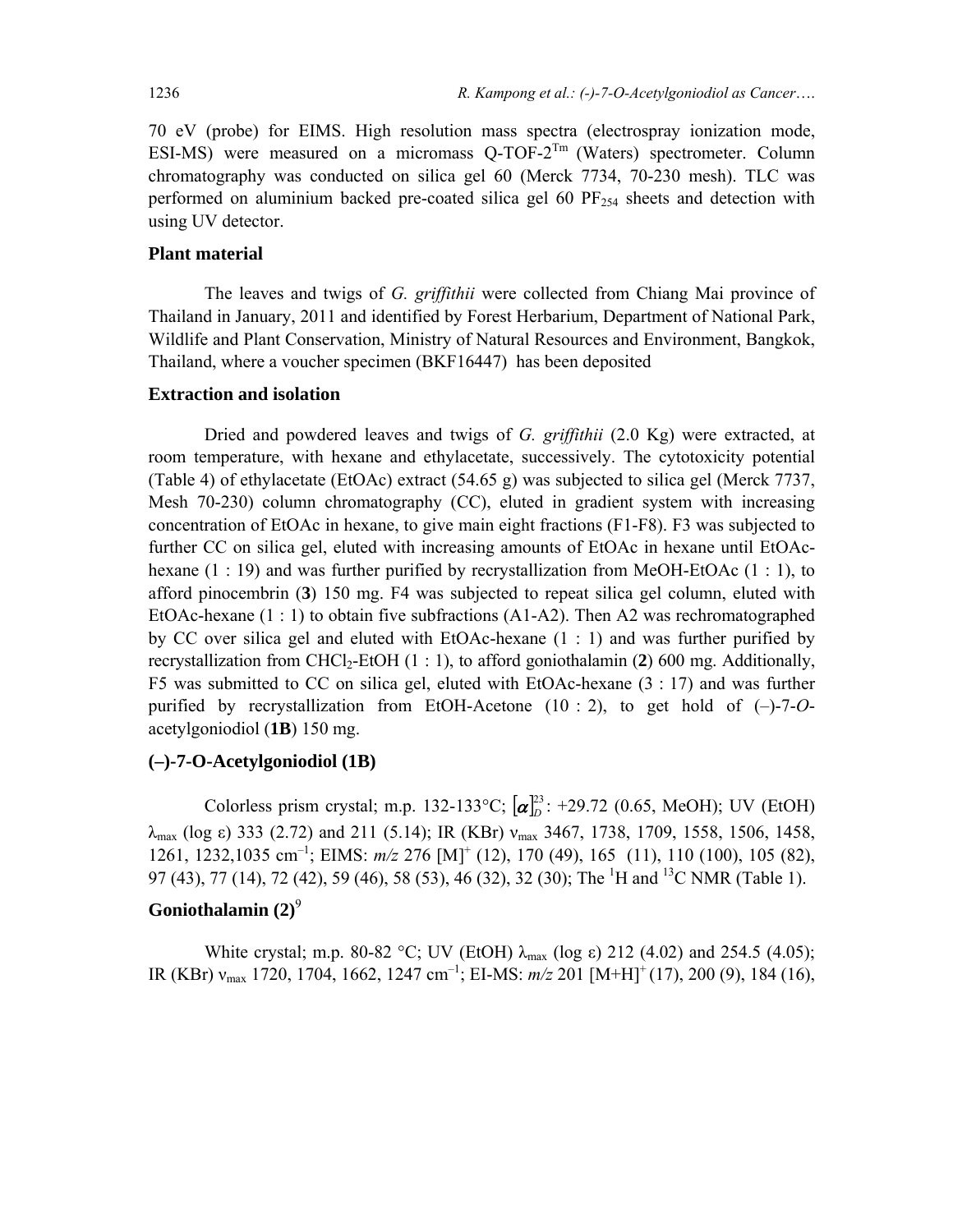183 (100); <sup>1</sup> H NMR (CDCl3) δ 6.08 (1H, *tt,* 1.83, 1.87, 9.84 Hz, H-3), 6.92 (1H, *m*, H-4), 2.53 (1H, *m*, H-5), 5.09 (1H, *ddd*, 6.32, 6.36, 8.87 Hz, H-6), 6.27 (1H, *dd,* 15.97, 6.34 Hz, H-7), 6.73 (1H, *dd*, 15.97, 0.73 Hz, H-8), 7.24-7.43 (5H, *m*, aromatic protons); 13C NMR (CDCl3) δ 163.83 (C-2), 121.57 (C-3), 144.61 (C-4), 29.80 (C-5), 77.87 (C-6), 125.61 (C-7), 133.05 (C-8), 135.71 (C-9), 126.63 (C-10,14), 128.62 (C-11, 13), 128.28 (C-12).

# Pinocembrin (3)<sup>10</sup>

Yellow crystal; m.p. 190-192°C; UV (EtOH)  $\lambda_{\text{max}}$  (log ε) 252.6 (4.2) nm; IR (KBr)  $v_{\text{max}}$  3452, 3089, 1639, 1629, 1602, 1581, 1301, 1168 cm<sup>-1</sup>; EI-MS: m/z 256 [M]<sup>+</sup> (82), 238 (25), 179 (100), 152 (37), 124 (41), 96 (18) and 78 (20), 69.(16); <sup>1</sup>H NMR (CD<sub>3</sub>OD)  $\delta$  : 12.04 (C5–OH, C7–OH), 5.39 (1H, *dd*, 12.81, 3.08 Hz, H-2), 3.04 (1H, *dd*, 17.14, 12.83 Hz, Hα-3), 2.73 (1H, *dd*, 17.13, 3.12 Hz, H*β*-3), 5.93 (1H, *d*, 12.84 Hz, H-6), 5.90 (1H, *d*, 8.45 Hz, H-8), 7.30-7.50 (5H, *m*, aromatic protons). <sup>13</sup>C NMR (CD<sub>3</sub>OD) δ: 79.01 (C-2), 42.75 (C-3), 195.90 (C-4), 164.05 (C-5), 95.86 (C-6), 167.00 (C-7), 94.91 (C-8), 163.25 (C-9), 102.90 (C-10), 138.96 (C-1′), 125.95 (C-2′, 6′), 128.32 (C-3′, 5′), 128.25 (C-4′).

### **X-ray crystallographic study**

The colorless prism of **1B** was suitable for a single-crystal X-ray diffraction with size 0.50 x 0.50 x 0.28 mm was used. The unit cell parameters and intensity data were recorded on a X8 APEX II diffractometer equipped with a graphite-monochromator Mo-*K*α radiation at 296(2) K. Absorption corrections were made with semi-empirical from equivalents. The crystal structure was resolved by direct methods using  $SHELXS-97<sup>11a</sup>$  and refined by fullmatrix least-squares methods on  $F^2$  using SHELXL-97<sup>11b</sup>. All non-H atoms were refined anisotropically. The crystal data is listed in Table 2. The bond lengths, bond angles, atomic coordination, and isotropic and anisotropic displacement parameters, and strong hydrogen bonding are listed in *CIF* files. The molecular graphics were illustrated by  $ORTEP<sup>12a</sup>$ , and the ring puckering parameters were calculated by CremerPopl procedure in  $PLATION^{12b,c}$ .

#### **Evaluation of cytotoxic activity**

The cytotoxic activities of the tested extracts and compounds from *G. griffithii* were carried out using the *in vitro* sulforhodamine B (SRB) method and ellipticine was used as a positive control. Test samples were dissolved in DMSO as a stock concentration at 4 mg/mL and were tested in triplicate with a final concentration of DMSO at 0.5%. The cancer cell lines were grown in a 96-well plate in the following media: P-388, in RPMI-1640 with 5% fetal bovine serum (FBS). The P-388, KB, Col-2, MCF-7, Lu-l, ASK, HEK-293 and T24 cell lines were cultured in MEM (minimum essential medium with Earle's salt and L-glutamine) with 10% FBS, while Lu-1 was grown in MEM with 5% FBS. After drug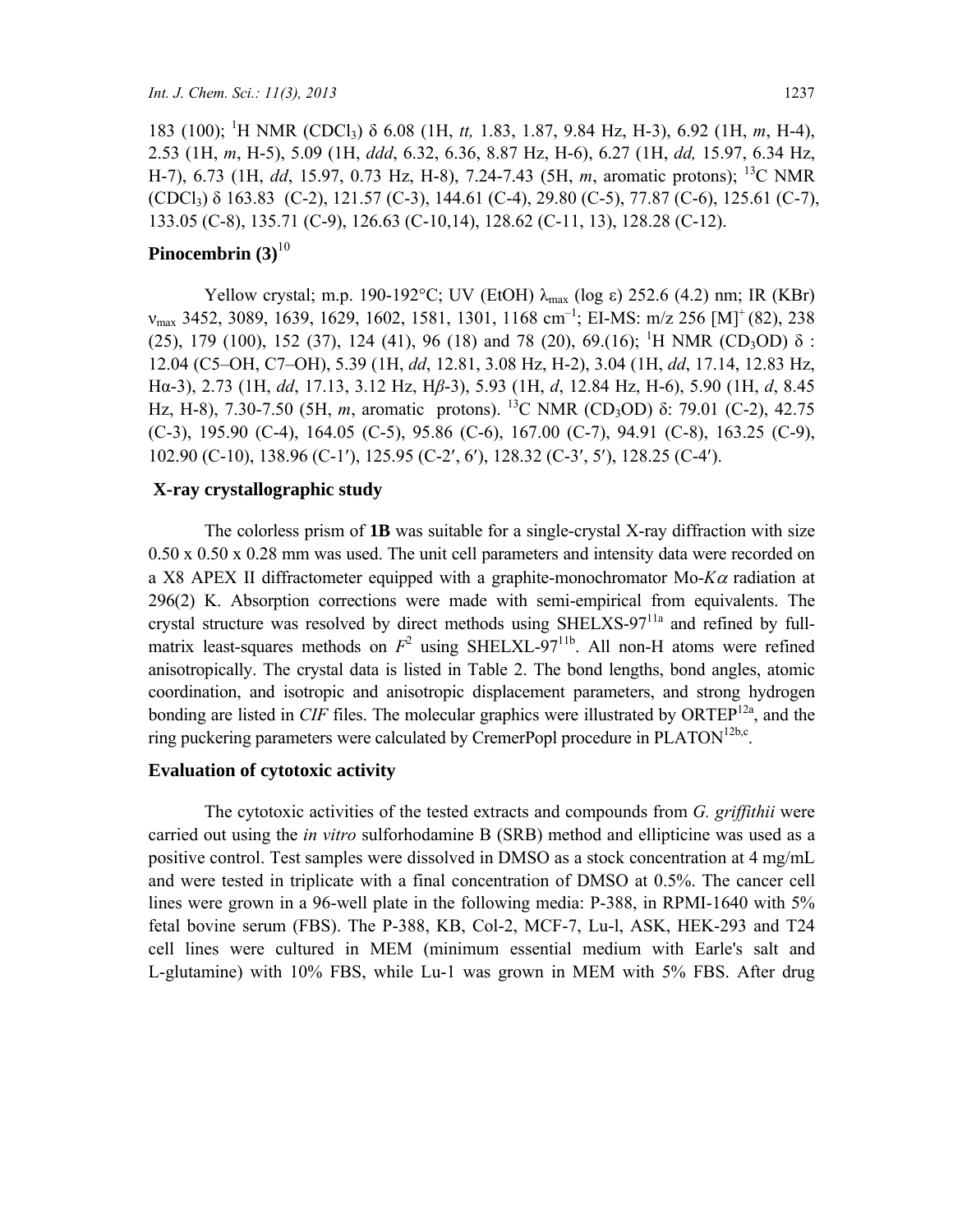exposure at 37 °C for 72 h (48 h for P-388) with 5%  $CO<sub>2</sub>$  in air, and 100% relative humidity, cells were fixed with a final concentration of 10% trichloroacetic acid and stained with 0.4% sulforhodamine B in 1% acetic acid. The bound and dried stain was solubilized with 10 mM. trizma base, after removal of the unbound dye by washing. The absorbance at wavelength 510 nm was read on a Fluostar optima BMG plate reader. The cytotoxic activity is expressed as 50% effective dose  $(ED_{50})$ .

Determine ED<sub>50</sub> value

% Survival = 
$$
\frac{OD \text{ (test sample)} - OD \text{ (Day 0)}}{OD \text{ (0.5% DMSO control)} - OD \text{ (Day 0)}} \times 100
$$

Criteria of activity: Extracts having an  $ED_{50}$  < 20  $\mu$ g/mL and pure compounds having and  $ED_{50}$  < 4  $\mu$ g/mL = Active; No Response =  $ED_{50}$  > 20  $\mu$ g/mL

# **RESULTS AND DISCUSSION**

**1B** was obtained as colourless prism crystal by recrystallization from EtOH–Acetone (10 : 2). IR spectrum result is similar to previous report, absorption bands attributable to hydroxyl (3467 cm<sup>-1</sup>) and aromatics (1458, 1506 and 1558 cm<sup>-1</sup>). The C=O of vibrations of cyclic esters are shifted to higher frequencies with decreasing ring size. The strained, sixmembered cyclic  $\alpha$ ,  $\beta$ -conjugated ester and  $\alpha$ ,  $\beta$ ,  $\gamma$ ,  $\delta$ -conjugated ester absorbed at 1709 cm<sup>-1</sup>. In addition, the acetoxy groups showed typical C=O stretching vibration at 1738 cm<sup>-1</sup> and C–O stretching absorptions, which appeared in the range from 1261, 1232 to 1036 cm<sup>-1 8a,b</sup>. In addition, the EIMS mass spectrum (found  $m/z$  276,  $[M^+]$ ) showed typical styrylpyrone skeleton structure<sup>7,8a</sup>. The key fragmentation ions in the mass spectrum at 170, 165, 110, 105, 97, 77, 72, 59, 58 and 46 were useful to obtain the structure of **1B**. The <sup>1</sup>H NMR signals (Table 1) at δ 7.3-7.4 (5H) represented a monosubstituted phenyl moiety. Three oxygen bearing methine carbons were suggested by the <sup>1</sup>H NMR ( $\delta$ , 4.9, 5.1, 5.1 and <sup>13</sup>C NMR (Table 1) ( $\delta$  71.7, 76.8, 77.0). The acetoxy group was also indicated at  $\delta$  1.8 (3H) in the <sup>1</sup>H NMR spectrum. Further spectral evidence was required to confirm the structure of **1B** (Fig. 1). The COSY spectrum showed coupling correlations through the sequence of H-3 to H-4 for the double bonds of conjugated system. In the other hand, the connectivities of the chain carbons skeleton e.g. C-5, C-6, C-7, C-8, were also confirmed by the COSY correlations. The HMBC spectrum showed crossed peaks between the aromatic signals (H-10, H-14), (H-6) and C-8, and between H-7 and C-9, which indicated the aromatic ring was connected to C-8. In addition, the  ${}^{1}H$  NMR spectrum of **1B** showed olefinic protons of lactone ring as clearly splitting pattern at  $\delta$  6.0 (*ddd*, *J* = 9.8, 2.3, 1.5 Hz, H-3) and 7.0 (ddd,  $J = 9.8$ , 5.3, 3.3, Hz, H-4). The <sup>1</sup>H-<sup>13</sup>C spectrum exhibited the signals of 15 atoms and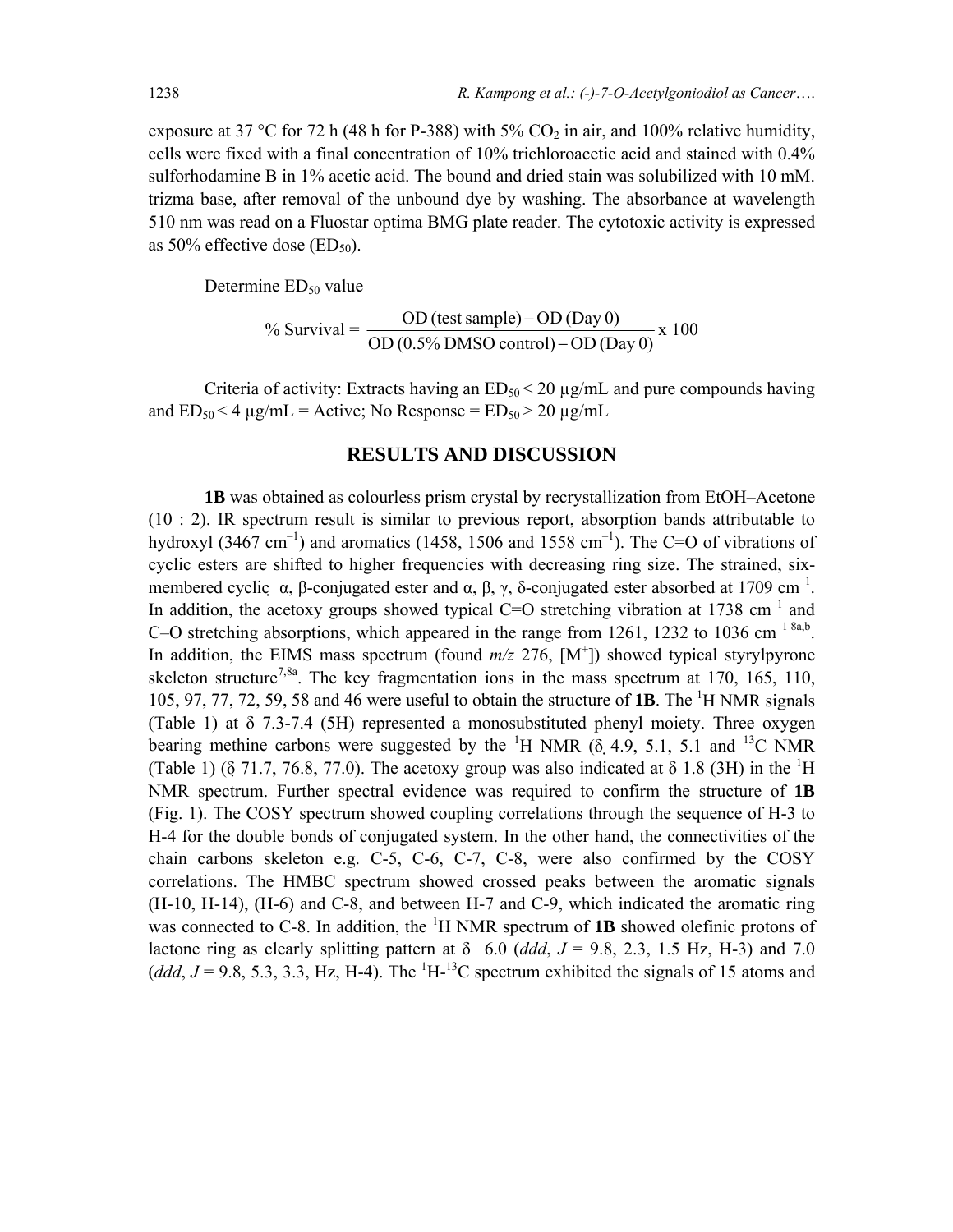DEPT experiments showed 12 protonated carbon signals thereby revealing three quaternary carbons in the molecule. The presence of a monosubstitued phenyl ring was evident from the signals at δ 128.9, 129.0, 129.1, 129.2, 129.3 and 142.7. Additionally, the oxymethine carbon signals at  $\delta$  71.7, 76.8, 77.0 and the carbonyl carbon at  $\delta$  166.3 were reminiscent of a pyrone and lactone moieties, respectively. For the carbon carbonyl of acetoxy group showed the resonance at δ 171.3. The HMBC data of **1B** has shown correlations between H-7 with C-15 (δ 171.3) suggesting the location of acetoxy groups on C-7. At this point, the show of a saturated δ-lactone, a monosubstituted phenyl moiety and one hydroxyl group in **1B** is a justifiable structure. The  ${}^{1}H$  NMR chemical shifts, together with selective homo-nuclear <sup>1</sup>H-<sup>1</sup>H and hetero-nuclear HMBC correlations, suggesting that **1B** is similar to (+)-7-*O*acetylgoniodiol  $(1A)$  was reported by Wu and co-workers<sup>8a</sup> that isolated from *Goniothalamus amuyon*.

| <b>Position</b> | $\delta_{\rm C}$          | $\delta_{\,\rm H}$         | <b>HMBC</b> | <b>COSY</b> |
|-----------------|---------------------------|----------------------------|-------------|-------------|
| 1               |                           |                            |             |             |
| $\overline{2}$  | 166.3 $(C)$               |                            |             |             |
| 3               | 121.1 (CH)                | $6.0$ (ddd, 9.8, 2.3, 1.5) | 5           | 4           |
| $\overline{4}$  | 148.6 (CH)                | $7.0$ (ddd, 9.8, 5.3, 3.3) | 2, 6        | 3,5         |
| 5               | $27.3$ (CH <sub>2</sub> ) | $2.3$ (obsc.), $2.4$ (m)   | 3,7         | 4,6         |
| 6               | 71.7 (CH)                 | $4.9$ ( <i>brd</i> )       | 4, 7, 8     | 5, 7        |
| $\overline{7}$  | 76.8 (CH)                 | 5.1 $(m)$                  | 4, 5, 9, 15 | 6, 7        |
| 8               | 77.0 (CH)                 | 5.1 $(m)$                  | 7, 9        | 7           |
| 9               | 142.7 $(C)$               |                            |             |             |
| 10              | 129.0 (CH)                | $7.3 - 7.4$ $(m)$          | 8, 12, 14   |             |
| 11              | 129.3 (CH)                | $7.3 - 7.4$ $(m)$          | 9, 13       |             |
| 12              | 129.1 (CH)                | $7.3 - 7.4$ $(m)$          | 10, 14      |             |
| 13              | 129.2 (CH)                | $7.3 - 7.4$ $(m)$          | 9, 11       |             |
| 14              | 128.9 (CH)                | $7.3 - 7.4$ $(m)$          | 8, 10, 12   |             |
| 15              | 171.3 (C)                 |                            |             |             |
| 16              | $20.4$ (CH <sub>3</sub> ) | 1.8(brs)                   | 15          |             |
| OН              |                           | 1.29 (brs)                 |             |             |

Table 1:  ${}^{1}\text{H}, {}^{13}\text{C}$  and 2D NMR spectral data for 1B in CDCl3 ${}^{*}$ 

\*Chemical shift values are given in ppm, and *J* values in parentheses are given in Hz. Assignments were confirmed by  ${}^{1}H$ - ${}^{1}H$  COSY and HMBC experiments; obsc. = obscure signal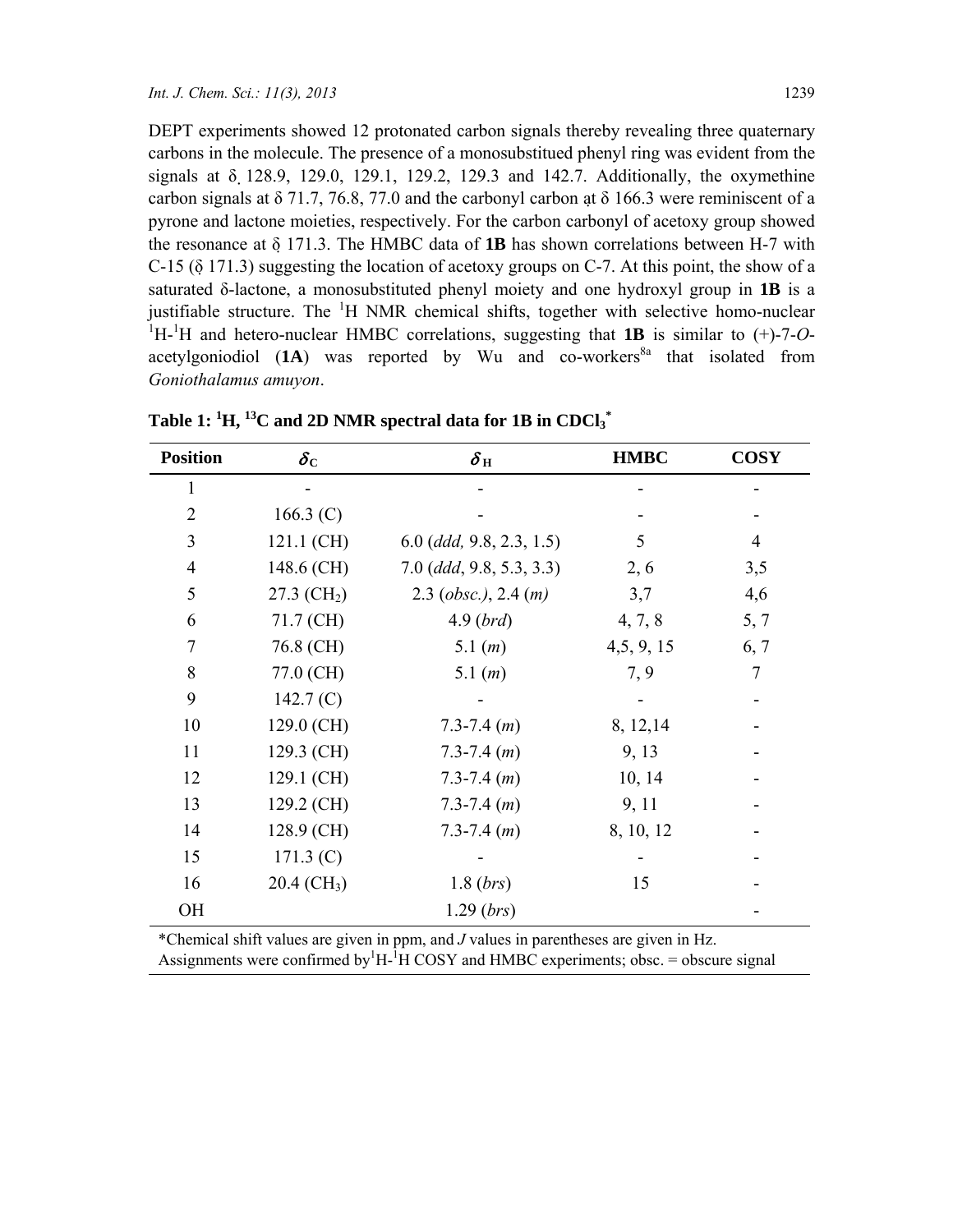However, the evident of the physical data of 1B: mp 132-133°C,  $[\alpha]_D^{23} = +29.72$ (0.65, MeOH), and UV spectrum at 211 and 333 nm, suggested that 1B conformer is significantly different to the 1A conformer and/or supramolecular interactions in crystal packing compared to previously reported. To further confirm the structure of **1B**, single crystal X-ray crystal diffraction was performed with the suitable colorless prism crystal was recrystallized from EtOH–Acetone (10 : 2). **1B** crystallizes in the triclinic system space group *P*1 with  $a = 5.4551(4)$  Å,  $b = 8.8442(7)$  Å,  $c = 15.3290(13)$  Å,  $\alpha = 94.393(3)^\circ$ ,  $\beta = 91.920(2)^\circ$ ,  $\gamma = 105.088(3)$ °, Z = 2, and V = 710.87(10) Å<sup>3</sup>, T = 296  $\pm$  2 K and R<sub>1</sub>[I > 2 $\sigma$  (I)] = 0.0317 and 3827 the observed reflections as listed in Table 2. It consists of two crystallographic independent molecules similar as **1A** but all atoms member almost oriented in the opposite direction, with the phenyl ring adopts in planar whereas the lactone ring represented an envelope conformation with the ring puckering parameters  $(\Omega, \theta, \phi)$  for rings O1-C6 and O7-C6A: 0.452(3) and 0.434(3) Å, and 62.5(4) and 63.4(5)°, and 289.3(5) and 291.4(5)° as illustrated in Fig. 2. **1B** conformer is indicated by H-7–C-7–C-8–H-8 and H-7A–C-7A–C-8A–H-8A torsion angles, 166.35(3)°, –179.02(3)° different to **1A** conformer (*R*-form), –168(3)° and –179(3)°, suggesting that the absolute configuration of **1B** would be *S*-form.

| Empirical formula                     | $C_{15}H_{16}O_5$                       |
|---------------------------------------|-----------------------------------------|
| Formula weight                        | 276.28                                  |
| Crystal system                        | Triclinic                               |
| Space group                           | P <sub>1</sub>                          |
| Unit cell dimensions $(A, \circ)$     | $a = 5.4551(4)$<br>$\alpha = 94.393(3)$ |
|                                       | $b = 8.8442(7)$ $\beta = 91.920(2)$     |
|                                       | $c = 15.3290(13)$ $\gamma = 105.088(3)$ |
| Volume $(\AA^3)$                      | 710.87(10)                              |
| Z                                     | 2                                       |
| $D_{\rm{calcd}}$ (Mg/m <sup>3</sup> ) | 1.291                                   |
| Absorption coefficient, $\mu$ (mm-1)  | 0.097                                   |
| F(000)                                | 292                                     |
| Crystal size (mm)                     | $0.50 \times 0.50 \times 0.28$          |
| $\theta$ Range ( $\degree$ )          | $1.33 - 25.75^{\circ}$                  |
| Index ranges                          | $-3 \leq h \leq 6$                      |
|                                       | $-10 \le k \le 9$                       |
|                                       | $-18 \leq l \leq 18$                    |
|                                       |                                         |

### **Table 2: Crystal data and refinement for 1B**

Cont…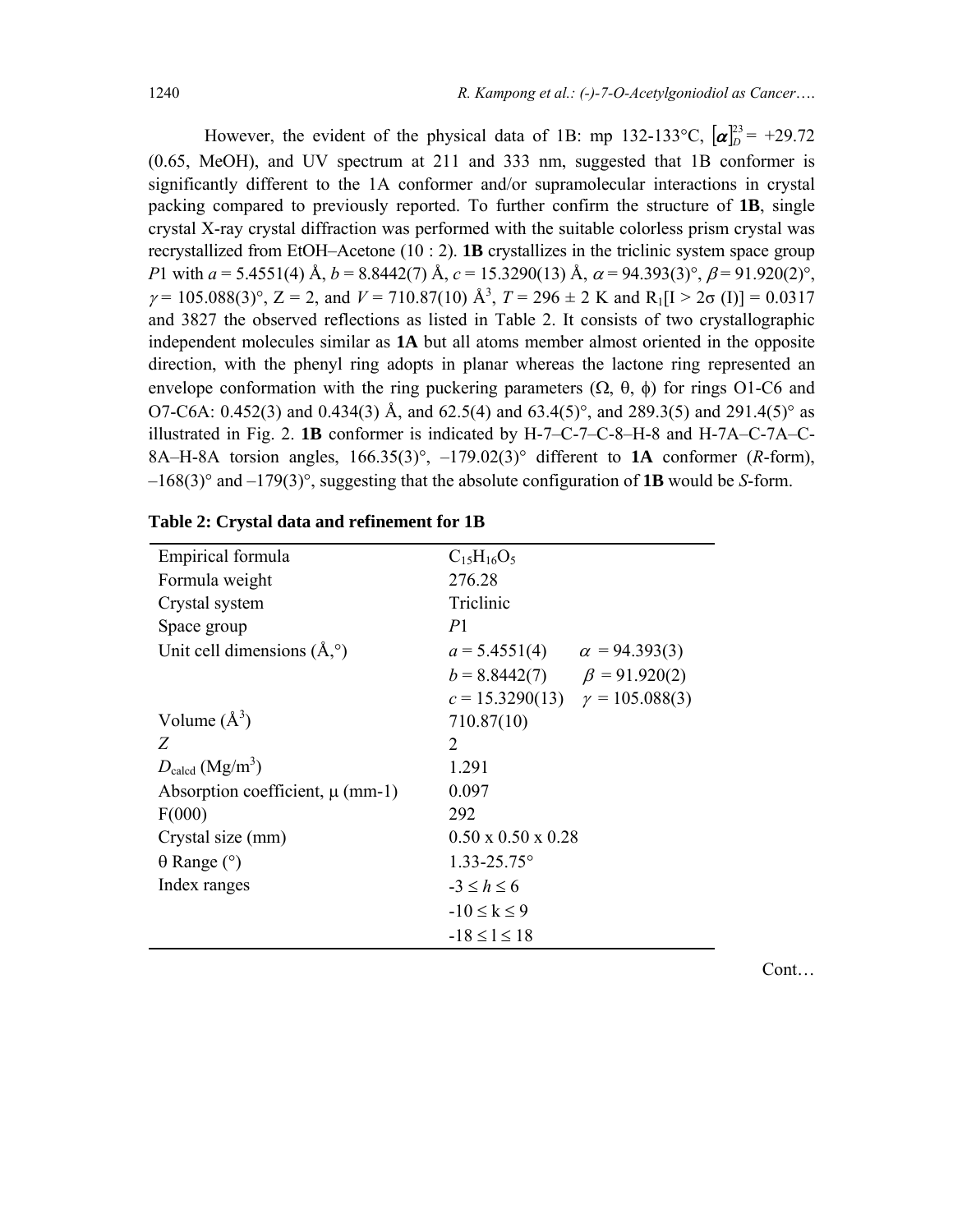| Reflections collected                      | 4690                              |
|--------------------------------------------|-----------------------------------|
| Independent reflections                    | 3827 [R(int) = $0.0199$ ]         |
| Max. and min. transmission                 | 0.9733 and 0.9531                 |
| Data / restraints / parameters             | 3827/5/447                        |
| Goodness-of-fit on $F2$                    | 1.158                             |
| Final R indices $[I>2$ sigma(I)]           | $R_1 = 0.0317$ , $wR_2 = 0.0893$  |
| $R$ indices (all data)                     | $R_1 = 0.0391$ , w $R_2 = 0.1090$ |
| Absolute structure parameter               | 0.5(9)                            |
| Largest diff. peak and hole (e. $A^{-3}$ ) | $0.168$ and $-0.195$              |



**Fig. 2: ORTEP drawing and atom labeling scheme of 1B in the asymmetric crystal unit** 



**Fig. 3: The intramolecular hydrogen bonding interactions**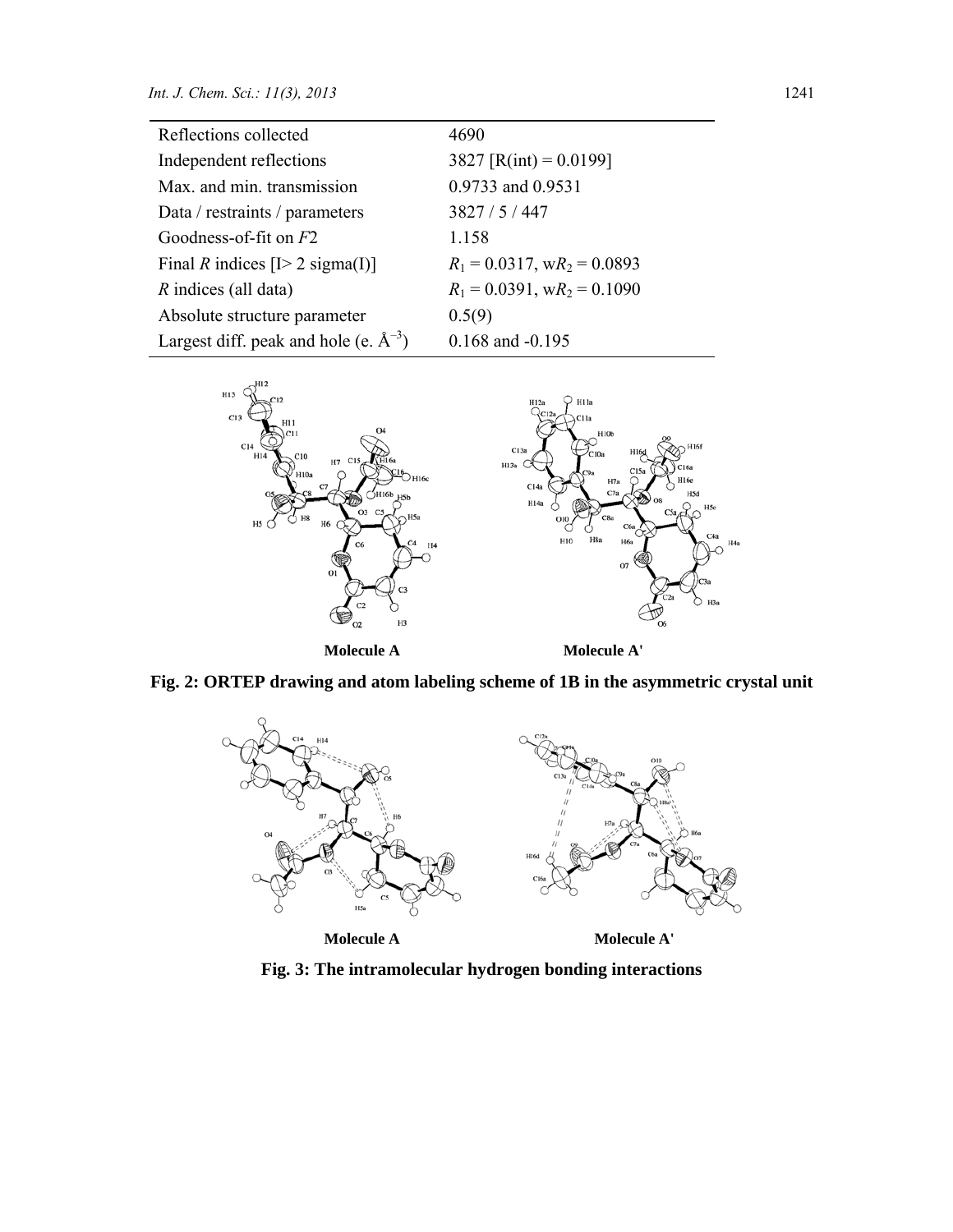The unsuperimposed styryllactones in asymmetric crystal unit of **1B** depend on the phenyl rings arrangement with C-7–C-8–C-9-C-12 and C-7A–C-8A–C-9A-C-12A torsion angles  $= -23.54$  and  $-124.17^{\circ}$ . Due to the different direction of hydrogen bonded attractions and the numbers of weak  $C-H\cdots O/\pi$  intramolecular interactions as shown in Fig. 3 and Table 3. Fig. 4 showed the crystal packing in a 1-D, 2-D and 3-D by intermolecular interactions. The observed different value of melting point would be clearly described by hydrogen bond interactions especially strong O–H⋅⋅⋅O intermolecular interactions with different value about 0.12 Å as shown in Table 4. Other properties, not only the isomeric conformation and the supramolecular interactions, but also the solvent effects possible influenced.



**Fig. 4: The intermolecular hydrogen bonding interactions**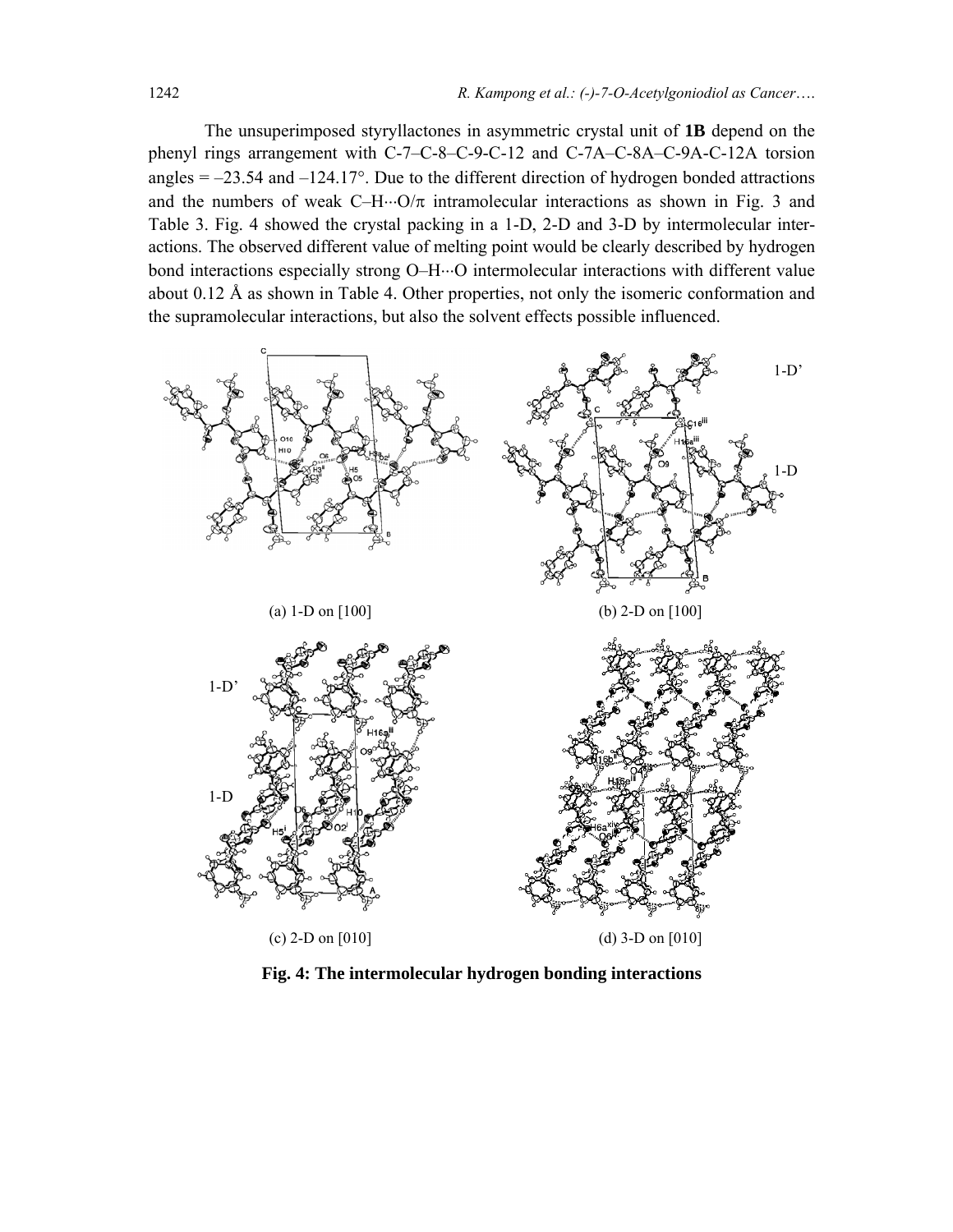| <b>Interactions with</b><br>dimensions | $D-H\cdots A$                                                                                            | $d[D-H]$<br>$\rm(\AA)$ | d[HA]<br>$\rm(\AA)$ | d[DA]<br>$\rm(\AA)$ | $\angle$ [D-<br>$HA]$ (°) |
|----------------------------------------|----------------------------------------------------------------------------------------------------------|------------------------|---------------------|---------------------|---------------------------|
| Intramolecular                         |                                                                                                          |                        |                     |                     |                           |
| $0-D$                                  | $C(5)$ -H(5A)…O(3)                                                                                       | 0.98(4)                | 2.56(4)             | 2.936(4)            | 103(2)                    |
|                                        | $C(6)$ -H(6)…O(5)                                                                                        | 0.94(3)                | 2.48(3)             | 2.856(3)            | 104(2)                    |
|                                        | $C(7)-H(7)\cdots O(4)$                                                                                   | 0.99(4)                | 2.26(3)             | 2.708(3)            | 106(2)                    |
|                                        | $C(14)$ -H $(14)$ ···O(5)                                                                                | 0.88(4)                | 2.49(3)             | 2.798(4)            | 101(3)                    |
|                                        | $C(6A)$ -H $(6A)$ ···O $(6)$                                                                             | 0.96(3)                | 2.58(3)             | 2.925(3)            | 101(2)                    |
|                                        | $C(7A) - H(7A) \cdots O(9)$                                                                              | 0.99(3)                | 2.25(3)             | 2.707(3)            | 107(2)                    |
|                                        | $C(8A)$ -H $(8A)$ ···O(7)                                                                                | 1.02(3)                | 2.58(3)             | 2.933(3)            | 100(2)                    |
|                                        | $C(16A) - H(16D) \cdots \pi_{C9a-C14a}$                                                                  | 0.96                   | 3.919               | 4.511               | 122                       |
| Intermolecular                         |                                                                                                          |                        |                     |                     |                           |
| $1-D$                                  | $O(5)$ -H $(5)$ ··· $O(6)$ <sup>1</sup>                                                                  | 0.90(4)                | 1.94(4)             | 2.812(3)            | 164(4)                    |
|                                        | $O(10) - H(10) \cdots O(2)^{ii}$                                                                         | 0.94(3)                | 1.88(4)             | 2.794(3)            | 163(4)                    |
|                                        | $C(3)$ -H(3)…O(6) <sup>iii</sup>                                                                         | 0.98(5)                | 2.52(4)             | 3.316(4)            | 139(3)                    |
|                                        | $C(3A) - H(3A) \cdots O(2)^{iv}$                                                                         | 0.90(4)                | 2.46(4)             | 3.230(4)            | 143(4)                    |
| $2-D$                                  | $C(16)$ -H(16A)… $O(9)^v$                                                                                | 0.96                   | 2.55                | 3.500(4)            | 170                       |
| $3-D$                                  | $C(6A) - H(6A) \cdots O(6)^{1}$                                                                          | 0.96(3)                | 2.46(3)             | 3.365(4)            | 157(2)                    |
|                                        | $C(16)$ -H(16B)… $O(4)^{1}$                                                                              | 0.96                   | 2.56                | 3.488(5)            | 162                       |
|                                        | $C(16A) - H(16E) \cdots O(9)^{iv}$                                                                       | 0.96                   | 2.56                | 3.498(5)            | 167                       |
|                                        | Symmetry codes (i) $1+x,y,z$ ; (ii) $-1+x,-1+y,z$ ; (iii) $1+x,1+y,z$ ; (iv) $-1+x,y,z$ ; (v) $x,y,-1+z$ |                        |                     |                     |                           |

**Table 3: The selected hydrogen bond interactions in 1B** 

**Table 4: Comparing strong O–H···O hydrogen bond interactions and melting point in 1A and 1B** 

| Compound | Melting point $(^{\circ}C)$                       | $D-H\cdots A$               | $d[D \cdots A] (\AA)$ | Ref       |
|----------|---------------------------------------------------|-----------------------------|-----------------------|-----------|
| 1A       | 148-149                                           | $O(20)\cdots O(15)$         | 2.800(4)              | 8a        |
|          |                                                   | $O(20^{\circ}) \cdot O(15)$ | 2.782(3)              |           |
| 1B       | 132-133                                           | $O(5) \cdot O(6)^1$         | 2.812(3)              | This work |
|          |                                                   | $O(10)\cdots O(2)^{ii}$     | 2.794(3)              |           |
|          | Symmetry codes (i) $1+x,y,z$ ; (ii) $-1+x,-1+y,z$ |                             |                       |           |
|          |                                                   |                             |                       |           |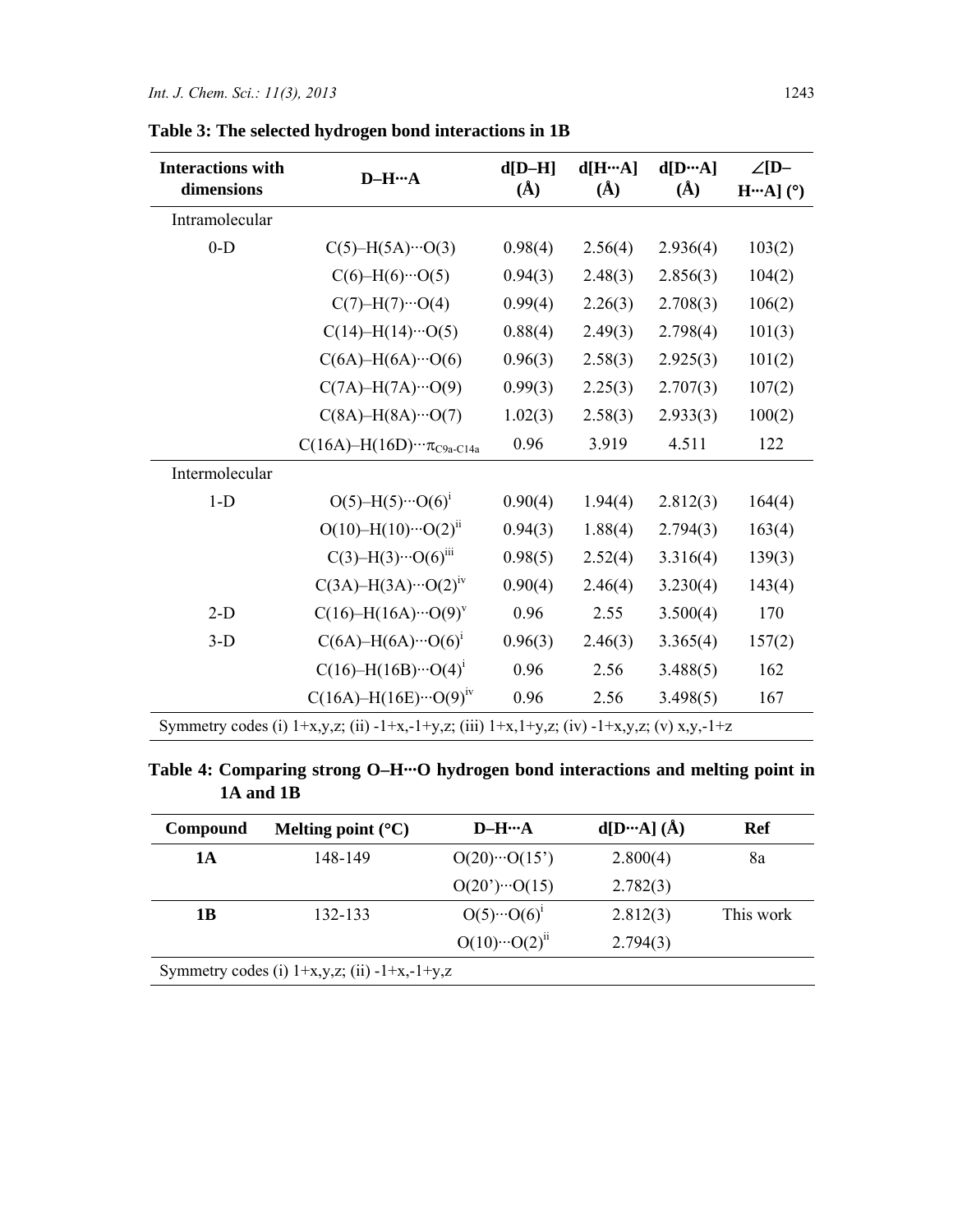|                                                                                                                                                                                                                                                                                                                                                                                                                                                                                                                           |       |              |     |    |                   |                                                   |                  |                     |    |                                              |                   |                |                   | Table 5: Cytotoxicity of crude extracts and pure compounds from G. griffithii                                                                                                                                                |                   |                |              |                         |
|---------------------------------------------------------------------------------------------------------------------------------------------------------------------------------------------------------------------------------------------------------------------------------------------------------------------------------------------------------------------------------------------------------------------------------------------------------------------------------------------------------------------------|-------|--------------|-----|----|-------------------|---------------------------------------------------|------------------|---------------------|----|----------------------------------------------|-------------------|----------------|-------------------|------------------------------------------------------------------------------------------------------------------------------------------------------------------------------------------------------------------------------|-------------------|----------------|--------------|-------------------------|
|                                                                                                                                                                                                                                                                                                                                                                                                                                                                                                                           |       |              |     |    |                   |                                                   |                  |                     |    | Cytotoxicity (ED <sub>50</sub> , $\mu$ g/mL) |                   |                |                   |                                                                                                                                                                                                                              |                   |                |              |                         |
| Crude extracts                                                                                                                                                                                                                                                                                                                                                                                                                                                                                                            |       |              |     |    |                   |                                                   |                  | <b>Cancer</b> cells |    |                                              |                   |                |                   |                                                                                                                                                                                                                              |                   |                | Normal cells |                         |
| Pure compds.                                                                                                                                                                                                                                                                                                                                                                                                                                                                                                              | P-388 |              | 囶   |    |                   | $Col-2$                                           |                  | $MCH-7$             |    | $L_{u-1}$                                    |                   | <b>A549</b>    |                   | T24                                                                                                                                                                                                                          |                   | ASK            |              | <b>HEK-293</b>          |
|                                                                                                                                                                                                                                                                                                                                                                                                                                                                                                                           | ×     | $\mathbf{5}$ | l × | SD | l ×               | SD                                                | I X              | SD                  | Ι× | SD                                           | l ×               | $\mathbf{5}$   | Ι×                | සි                                                                                                                                                                                                                           | I X               | SD             | l ×          | $\overline{\mathbf{s}}$ |
| Hexane                                                                                                                                                                                                                                                                                                                                                                                                                                                                                                                    | 3.29  |              |     |    |                   | $0.54010.90169012.670.08210.380.55011.710.921$ NR |                  |                     |    |                                              |                   | $\frac{1}{1}$  |                   | $12.40$ 0.33 18.81 0.910 <4                                                                                                                                                                                                  |                   |                |              | 0.456                   |
| Ethylacetate                                                                                                                                                                                                                                                                                                                                                                                                                                                                                                              | 1.99  |              |     |    |                   |                                                   |                  |                     |    |                                              |                   |                |                   | 0.226 7.80 0.330 11.81 0.458 9.72 0.370 5.04 1.054 2.85 0.050 10.11 0.21 15.10 0.740 2.94                                                                                                                                    |                   |                |              | 0.052                   |
| $(-)$ -7-O-acetyl-<br>goniodiol (1B)                                                                                                                                                                                                                                                                                                                                                                                                                                                                                      | 3.31  |              |     |    |                   |                                                   |                  |                     |    |                                              |                   |                |                   | 0.086 3.26 0.148 9.64 0.193 6.24 0.328 7.74 0.295 8.95 8.55 0.476 9.41 0.754 1.89 0.768 9.000                                                                                                                                |                   |                |              |                         |
| Goniothalamin (2) 0.19                                                                                                                                                                                                                                                                                                                                                                                                                                                                                                    |       |              |     |    |                   |                                                   |                  |                     |    |                                              |                   |                |                   | $0.084$ 0.56 0.15 0.36 0.36 0.56 0.54 0.51 0.67 0.10.035 0.39 0.035 0.50 0.50 0.50 0.038 0.035 0.035 0.035 0.035 0.035 0.035 0.035 0.035 0.035 0.035 0.035 0.035 0.035 0.035 0.035 0.035 0.035 0.035 0.035 0.035 0.035 0.035 |                   |                |              |                         |
| Pinocembrin $(3)$ 8.31                                                                                                                                                                                                                                                                                                                                                                                                                                                                                                    |       | 0.457 NR     |     | J. | $\widetilde{\Xi}$ |                                                   | $-19.576.660$ NR |                     |    | $\mathbf{I}$                                 | $\widetilde{\Xi}$ | $\overline{1}$ | $\widetilde{\Xi}$ | J.                                                                                                                                                                                                                           | $\widetilde{\Xi}$ | $\overline{1}$ |              | 9.48 4.110              |
| Ellipticine                                                                                                                                                                                                                                                                                                                                                                                                                                                                                                               | 0.42  |              |     |    |                   |                                                   |                  |                     |    |                                              |                   |                |                   | $0.087$ $0.52$ $0.060$ $0.48$ $0.031$ $0.100$ $0.056$ $0.22$ $0.025$ $0.235$ $0.55$ $0.035$ $0.53$ $0.035$ $0.035$ $0.035$ $0.035$ $0.035$ $0.035$ $0.035$                                                                   |                   |                |              |                         |
| MCF-7: human breast cancer, Lu-1: human lung cancer, A549: adenocarcinomic human alveolar basal epithelial cells,<br>Cytotoxic assay : ED <sub>50</sub> less than 20 $\mu$ g/mL was considered active for extracts and less than 4 $\mu$ g/mL for pure<br>compounds. P-388 : murine lymphocytic leukemia, KB : human oralnasopharyngal, Col-2 : human colon cancer,<br>124 : human urinary bladdercancer cells, ASK : rat glioma, HEK-293 : human embryonic kidney,<br>NR : no response (ED <sub>50</sub> >20 $\mu$ g/mL) |       |              |     |    |                   |                                                   |                  |                     |    |                                              |                   |                |                   |                                                                                                                                                                                                                              |                   |                |              |                         |

Table 5: Cytotoxicity of crude extracts and pure compounds from G. griffithii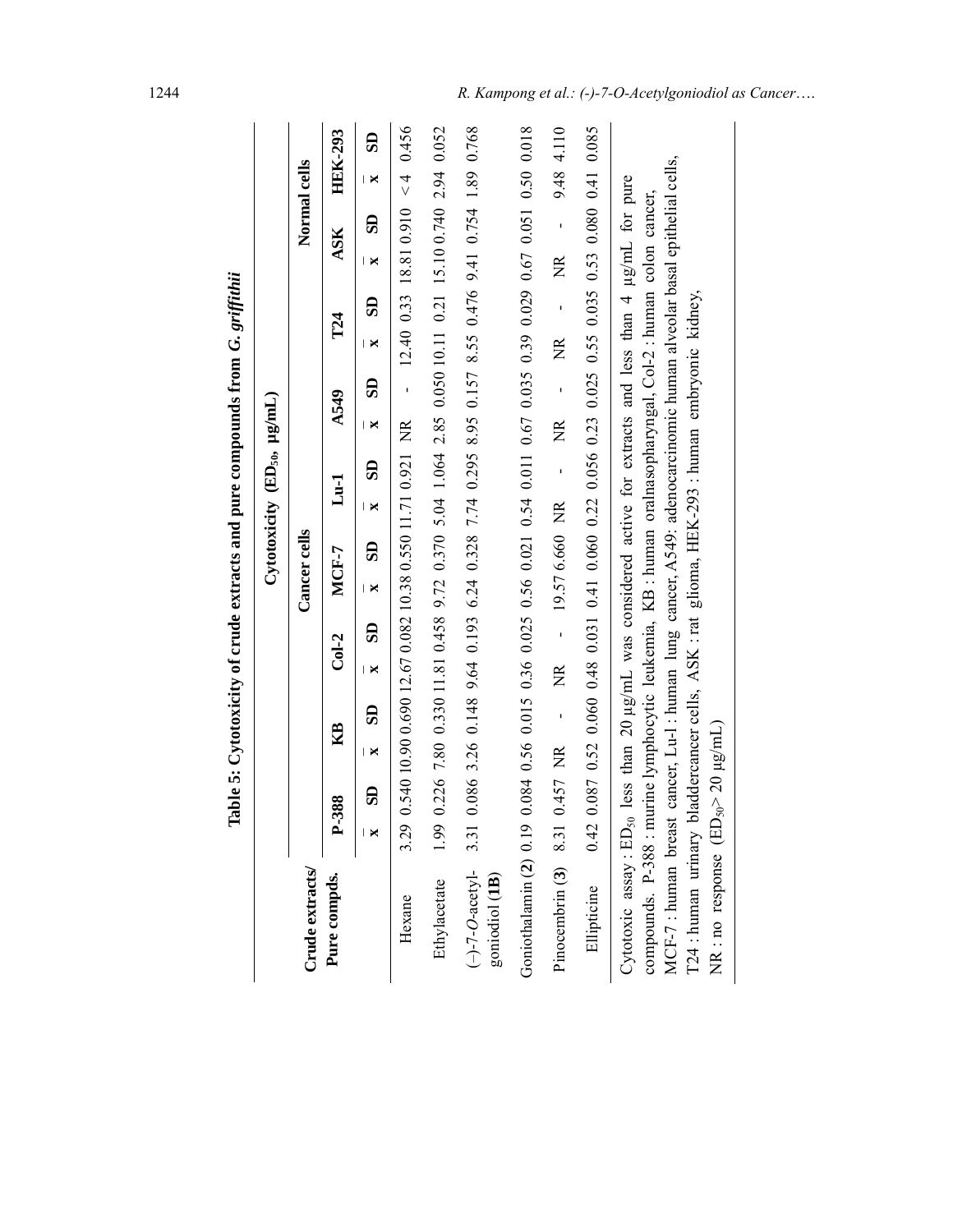### **CONCLUSION**

The present results clearly indicate that the ethylacetate extracts of *G. griffithii* possessed significant cytotoxic activity. In addition, (–)-7-*O*-acetylgoniodiol **(1B)** and goniothalamin **(2)**, proved to be promising agents. To our knowledge, this is to the first report on crystal structure for proof of stereochemistry, and the cytotoxicity of extract of styryllactone derivative. Therefore, further intensive studies on the structure-anticancer activity relationships of this class of compounds are highly recommended.

### **ACKNOWLEDGMENT**

The authors are grateful to Center for Innovation in Chemistry (PERCH-CIC), Commission on Higher Education, Ministry of Education, Thailand Research Fund (Grant No. WP 004/54) and Lampang Rajabhat University (Grant 2555) for financial support.

#### **REFERENCES**

- 1. R. M. K. Saunders and P. Chalermglin, Bot. J. Linn. Soc., **156**, 355-384 (2008)
- 2. N. Soonthornchareonnon, K. Suwanborirux, R. Bavovada, C. Patarapanich, and J. M. Cassady, J. Nat. Prod., **62**, 1390-1394 (1999).
- 3. S. H. Inayat-Hussain, A. B. Osman, L. B. Din, A. M. Ali, R. T. Snowden, M. MacFarlane and K. Cain, FEBS Lett., 456, 379-383 (1999).
- 4. S. H. Inayat-Hussain, A. B. Osman, L. B. Din and N. Taniguchi, Toxicol. Lett., **131**, 153-159 (2002).
- 5. Z. Tian, S. Chen, Y. Zhang, M. Huang, L. Shi, F. Huang, C. Fong, M. Yang, and P. Xiao, Phytomedicine., **13**, 181-186 (2006).
- 6. R. Lekphrom, S. Kanokmedhakul and K. Kanokmedhakul, J. Ethnopharmacol*.*, **125**, 47–50 (2009).
- 7. P. Pradupsri, C. Loetchutinat, N. Nuntasaen, P. Meepowpan, W. Tuntiwechapikul, and W. Pompimon; Am. J. Applied Sci., **6(12)**, 2018-2023 (2009).
- 8. (a) Y.-C. Wu, C.-Y. Duh, F.-R. Chang and G.-Y. Chang, J. Nat. Prod., **54**, 1077-1081 (1991) and references cited therein.
	- (b) D. L. Pavia, G. M. Lampman and G. S. Kriz, Introduction to Spectroscopy: A Guide for Students of Organic Chemistry, Saunders College Publishing, 52-56 (1996).